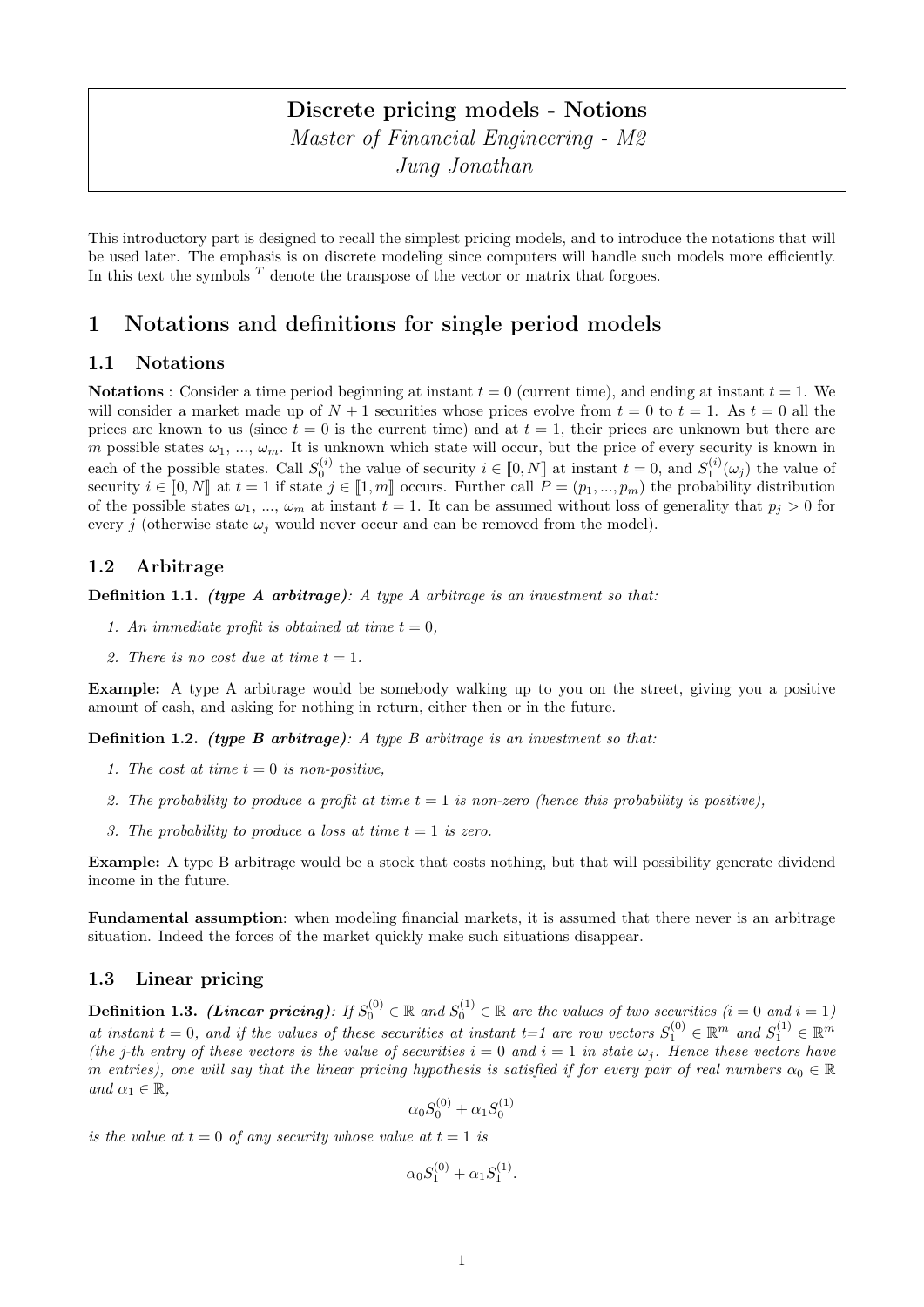Proposition 1.4. *(link between arbitrage and linear pricing)*: If there is no type A arbitrage, the linear pricing hypothesis is necessarily satisfied.

Proof. exercise!!

 $\Box$ 

 $\Box$ 

### 1.4 Elementary securities, attainability, portfolio, complet market and state prices

**Definition 1.5.** (Elementary security): an elementary security is a security whose value at time  $t = 1$  is  $e_j = (0, ..., 0, 1, 0, ..., 0) \in \mathbb{R}^m$ . In other words, the value of this security at time  $t = 1$  is 1 in state  $\omega_j$  and 0 in every other state.

**Definition 1.6.** (attainable security, equivalent portfolio): A security of value  $X \in \mathbb{R}^m$  (recall that X is a row vector with m entries) at time  $t=1$  is attainable if it can be replicated by a portfolio  $\theta=(\theta_0,...,\theta_N)\in\mathbb{R}^{N+1}$ (this portfolio is modeled as a row vector, the quantity of security i it contained in this portfolio being  $\theta_i$ ) so that:

$$
X = \theta S_1 = \left(\sum_{i=0}^{N} \theta_i S_1^{(i)}(\omega_j)\right)_{1 \le j \le m}
$$

.

In this expression,  $S_1$  is the  $(N + 1) \times m$  matrix whose entry in row i and column j is  $S_1^{(i)}(\omega_j)$ . Vector  $\theta$  is

also called a portfolio equivalent to a security of value X at instant  $t = 1$ .

**Example:** Assume that there are 4 possible states  $\omega_1, ..., \omega_4$  at instant  $t = 1$ , and the market is made up of three securities whose values at time  $t = 0$  are respectively 1.0194, 3.4045 and 2.4917. In this case,  $m = 4$  and  $N = 2$ . Further assume that vectors  $S_1(\omega_i)$  are as follows:

$$
S_1(\omega_1) = (1.03, 3, 2)^T,
$$
  
\n
$$
S_1(\omega_2) = (1.03, 4, 1)^T,
$$
  
\n
$$
S_1(\omega_3) = (1.03, 2, 4)^T,
$$
  
\n
$$
S_1(\omega_4) = (1.03, 5, 2)^T,
$$

then

$$
S_0 = \left(\begin{array}{c} 1.0194 \\ 3.4045 \\ 2.4917 \end{array}\right) \quad \text{and} \quad S_1 = \left(\begin{array}{ccc} 1.03 & 1.03 & 1.03 & 1.03 \\ 3 & 4 & 2 & 5 \\ 2 & 1 & 4 & 2 \end{array}\right).
$$

For instance, at time  $t = 1$  and in state  $\omega_3$ , the values of the three securities are respectively 1.03, 2 and 4. A security of value  $X = (7.47, 6.97, 9.97, 10.47)$  at instant  $t = 1$  is attainable since  $X = \theta S_1$  with  $\theta = (-1, 1.5, 2)$ . In other words,  $\theta = (-1, 1.5, 2)$  is a portfolio equivalent to this security.

**Definition 1.7.** (complete/incomplete market): A market is complete if a security of any value  $X \in \mathbb{R}^m$ (row vector) at time  $t=1$  is attainable. All other markets are incomplete.

**Proposition 1.8.** A market is complete if and only if the matrix  $S_1 = \left( S_1^{(i)}(\omega_j) \right)$  $_{(i,j)}$  has rank m.

Proof. We have:

The market is complete 
$$
\Leftrightarrow \forall X \in \mathbb{R}^m
$$
,  $\exists \theta \in \mathbb{R}^{N+1}$ ,  $X = \theta S_1$   
 $\Leftrightarrow \forall X \in \mathbb{R}^m$ ,  $\exists \theta \in \mathbb{R}^{N+1}$ ,  $X^T = S_1^T \theta^T$   
 $\Leftrightarrow \text{Im}(S_1^T) = \mathbb{R}^m$   
 $\Leftrightarrow \text{dim}(\text{Im}(S_1^T)) = \text{rank}(S_1^T) = m$   
 $\Leftrightarrow \text{rank}(S_1) = m$ .

Remark 1.9. It has been shown that the first example given in this section does not contain any arbitrage possibility. This market is incomplete, though, since matrix  $S_1$  has rank at most 3, which is less than m (recall that, in this case,  $m = 4$ ).

Exercise: Consider the continued example addressed in this section. Does this example describe a complete or an incomplete market?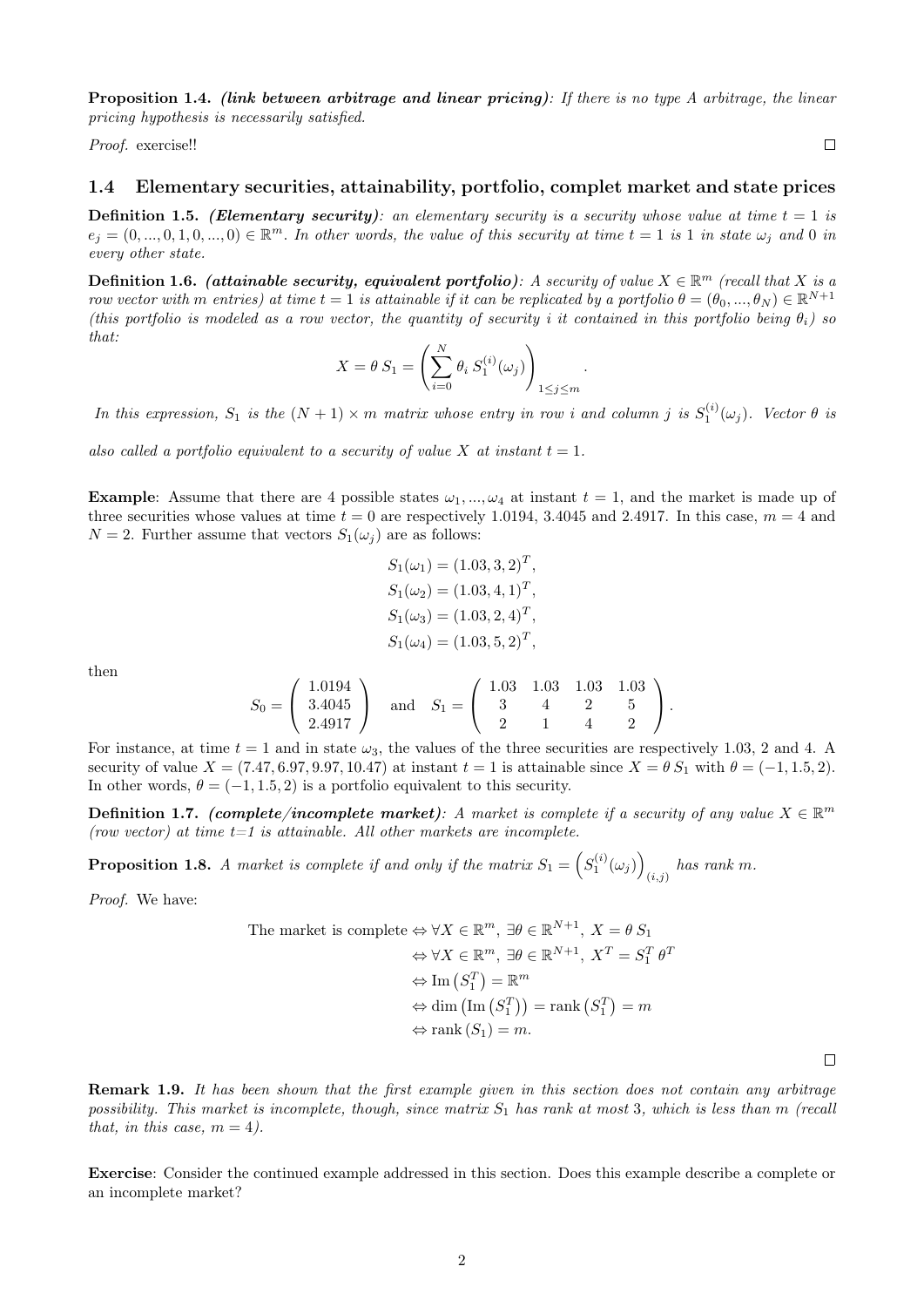Definition 1.10. (link between arbitrage and equivalent portfolio): A type A arbitrage is a portfolio  $\theta \in \mathbb{R}^{N+1}$  (row vector) so that

- $\bullet$   $\theta S_0 < 0$ ,
- $\bullet$   $\theta S_1 = 0.$

A type B arbitrage is a portfolio  $\theta \in \mathbb{R}^{N+1}$  (row vector) so that

- $\bullet$   $\theta S_0 \leq 0$ ,
- $\theta S_1 \geq 0$ ,
- $\bullet$   $\theta S_1 \neq 0.$

**Definition 1.11.** (state price): A column vector  $(\pi_1, ..., \pi_m)^T > 0$  is a vector of state prices if the value  $V \in \mathbb{R}$  at time  $t = 0$  of any attainable security  $X \in \mathbb{R}^m$  (row vector) at  $t = 1$  reads:

$$
V = X (\pi_1, ..., \pi_m)^T = \sum_{j=1}^m \pi_j X(\omega_j)
$$

where  $X(\omega_j)$  is the value of this security at time  $t = 1$  in state  $\omega_j$ . Price  $\pi_j$  is referred to as the j – th state price.

**Remark 1.12.** If the j – th elementary security is attainable, then its value at  $t = 0$  is necessarily  $\pi_i$ .

Proof. We have

$$
e_j(\pi_1, ..., \pi_m)^T = (0, ..., 0, 1, 0, ..., 0) (\pi_1, ..., \pi_m)^T = \pi_j.
$$

 $\Box$ 

**Proposition 1.13.** Assume that the linear pricing hypothesis is satisfied. Then,  $(\pi_1, ..., \pi_m)^T \in \mathbb{R}^m$  (column vector) is a positive vector. Then,

$$
(\pi_1, ..., \pi_m)^T
$$
 is a vector of state prices  $\Leftrightarrow$  
$$
\begin{cases} S_1 (\pi_1, ..., \pi_m)^T = S_0 = (S_0^{(0)}, ..., S_0^{(N)})^T, \\ (\pi_1, ..., \pi_m) > 0. \end{cases}
$$

*Proof.* Assume that  $(\pi_1, ..., \pi_m)^T$  is a vector of state prices. We have directly  $(\pi_1, ..., \pi_m) > 0$ . We now prove that  $S_1$   $(\pi_1, ..., \pi_m)^T = S_0$ . For all  $\theta \in \mathbb{R}^{N+1}$  (row vector),  $X = \theta S_1$  is an atteignable security, then, since  $(\pi_1, ..., \pi_m)^T$  is a vector of state prices, the value V of this security X at time  $t = 0$  is

$$
V = X (\pi_1, ..., \pi_m)^T = \theta S_1 (\pi_1, ..., \pi_m)^T.
$$

However,

$$
X = \theta S_1 \Leftrightarrow \forall j \in [\![1,m]\!], \quad X_j = X(\omega_j) = \sum_{i=0}^N \theta_i S_1^{(i)}(\omega_j),
$$

then, under the linear pricing hypothesis, the value V of the security X at time  $t = 0$  is

$$
V = \sum_{i=0}^{N} \theta_i S_0^{(i)} = \theta S_0.
$$

Then

$$
V = \theta S_0 = \theta S_1 (\pi_1, ..., \pi_m)^T \Rightarrow \theta (S_0 - S_1 (\pi_1, ..., \pi_m)^T) = 0
$$

and this for all  $\theta \in \mathbb{R}^{N+1}$ . We conclude that  $S_1$   $(\pi_1, ..., \pi_m)^T = S_0$ . Assume that  $S_1(\pi_1, ..., \pi_m)^T = S_0$  with  $(\pi_1, ..., \pi_m) > 0$  and prove that  $(\pi_1, ..., \pi_m)^T$  is a vector of state prices. Set  $X \in \mathbb{R}^m$  (row vector) an atteignable security at time  $t = 1$ . We want prove that under these hypothesis, the value  $V \in \mathbb{R}$  of this atteignable security at time  $t = 0$  is

$$
V = X(\pi_1, ..., \pi_m)^T.
$$

Since X is an atteignable security, there exists a portfolio  $\theta \in \mathbb{R}^{N+1}$  (row vector) such that

$$
X = \theta S_1 \Leftrightarrow \forall j \in [1, m], \quad X_j = X(\omega_j) = \sum_{i=0}^N \theta_i S_1^{(i)}(\omega_j).
$$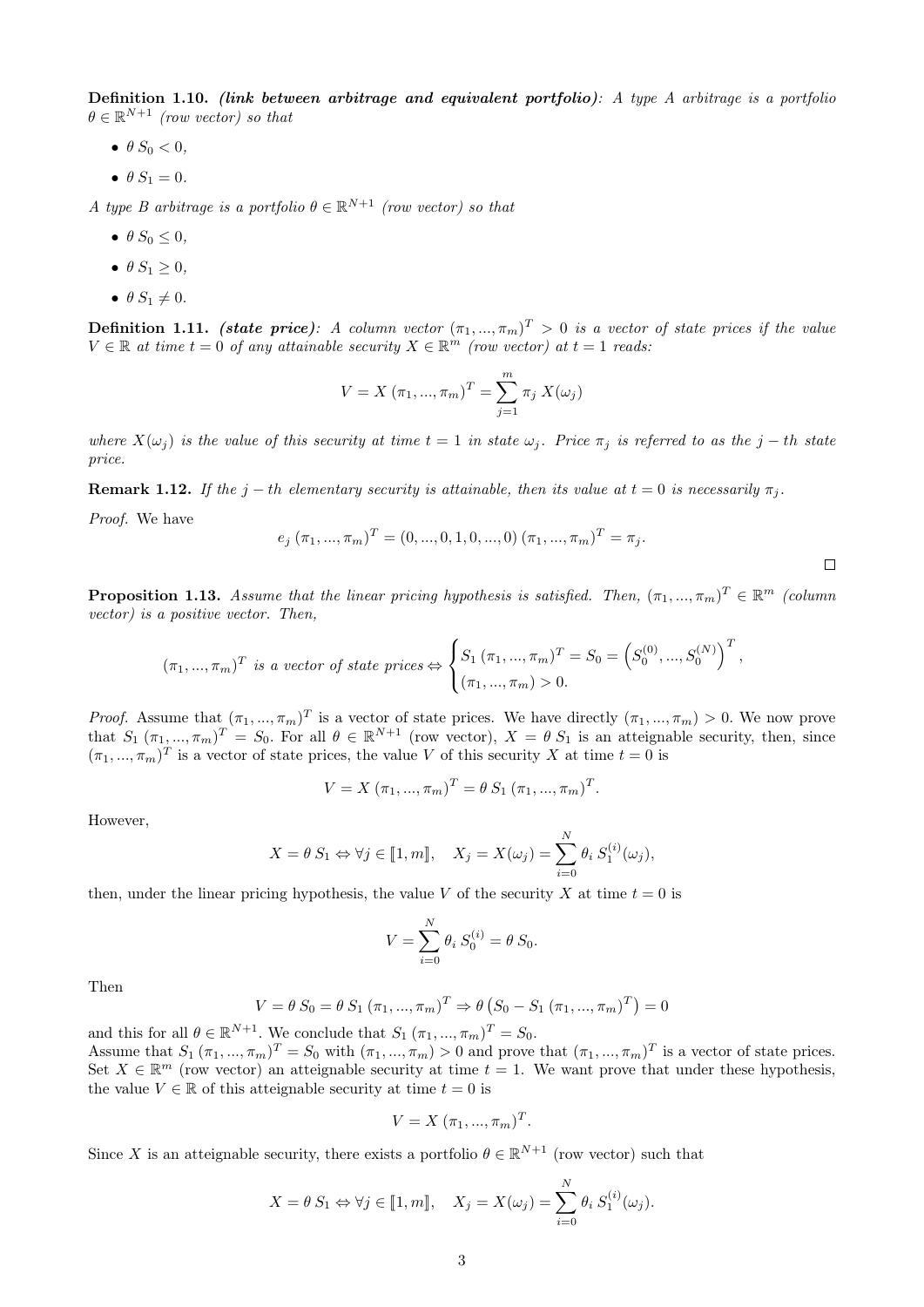Under the linear pricing hypothesis, the value V of the security X at time  $t = 0$  is

$$
V = \sum_{i=0}^{N} \theta_i S_0^{(i)} = \theta S_0.
$$

Since  $S_1$   $(\pi_1, ..., \pi_m)^T = S_0$  and since  $X = \theta S_1$ , we have

$$
V = \theta S_0 = \theta S_1 (\pi_1, ..., \pi_m)^T = X (\pi_1, ..., \pi_m)^T.
$$

 $\Box$ 

Example (continued): Using the same example than above, one can check that (under the linear pricing hypothesis),  $(0.2433, 0.1156, 0.3140, 0.3168)^T$  is a vector of state prices. Indeed,  $(0.2433, 0.1156, 0.3140, 0.3168)^T \geq$ 0 and

$$
S_1(0.2433, 0.1156, 0.3140, 0.3168)^T = \begin{pmatrix} 1.03 & 1.03 & 1.03 & 1.03 \\ 3 & 4 & 2 & 5 \\ 2 & 1 & 4 & 2 \end{pmatrix} \begin{pmatrix} 0.2433 \\ 0.1156 \\ 0.3140 \\ 0.3168 \end{pmatrix} = \begin{pmatrix} 1.0194 \\ 3.4045 \\ 2.4917 \end{pmatrix} = S_0.
$$

Further observe that

$$
(0, 0.3102, 0.4113, 0.2682)^T + \varepsilon (0.7372, -0.5898, -0.2949, 0.1474)^T
$$

is also a vector of state prices for the real numbers  $\varepsilon$  so that all the entries of the vector are positive.

Method: In practice, if the linear pricing hypothesis holds, one can find a vector of state prices  $(\pi_1, ..., \pi_m)^T \in$  $\mathbb{R}^m$  by solving the following system

$$
S_1(\pi_1, ..., \pi_m)^T = S_0
$$

and subsequently choosing a positive solution. Observe that such solution do not necessarily exist!

#### 1.5 Deflating by the numeraire security

Definition 1.14. (risk-neutral security or numeraire): A numeraire is a security that produces a positive benefit at a positive rate r. An investment of 1 into such a numeraire security at time  $t = 0$  will be worth  $1 + r$ at time  $t = 1$ .

**Example (continued)**: the first security in the above example is a numeraire of rate  $r = 0.0104$  Indeed, we have  $S_0^{(0)} = 1.0194$  and  $S_1^{(0)}(\omega_j) = 1.03$  for all  $j \in [\![1, 4]\!]$ . As  $1.03 > 1.0194$  it is a numeraire and we have

$$
(1+r)S_0^{(0)} = S_1^{(0)}(\omega_j) \Leftrightarrow r = \frac{S_1^{(0)}(\omega_j)}{S_0^{(0)}} - 1 = 0.0104.
$$

Notation: In the following of this text, it is assumed that the security 0 is a numeraire. In finance, it is usual and useful to express the values of the securities in a market by using some numeraire as a unit, which amounts to study the ratio

$$
\frac{S_t^{(i)}(\omega_j)}{S_t^{(0)}(\omega_j)}
$$

instead of  $S_t^{(i)}(\omega_j)$ . This convention is referred to as deflating a security by a numeraire. This models the fact that, because of the risk-neutral rate, the least profit that can be achieved without a risk is positive (think, for instance, of the inflation rate!).

### 1.6 Risk-neutral probability distribution

**Definition 1.15.** (risk-neutral distribution): The distribution  $\mathcal{Q} = (q_1, ..., q_m) \in \mathbb{R}^m$  (of the states  $\omega_1, ..., \omega_m$ ) at instant  $t = 1$ ) is a risk-neutral probability distribution if:

1. 
$$
q_j > 0
$$
 for all  $j \in [1, m]$ ,  
2.  $\sum_{j=1}^{m} q_j = 1$ ,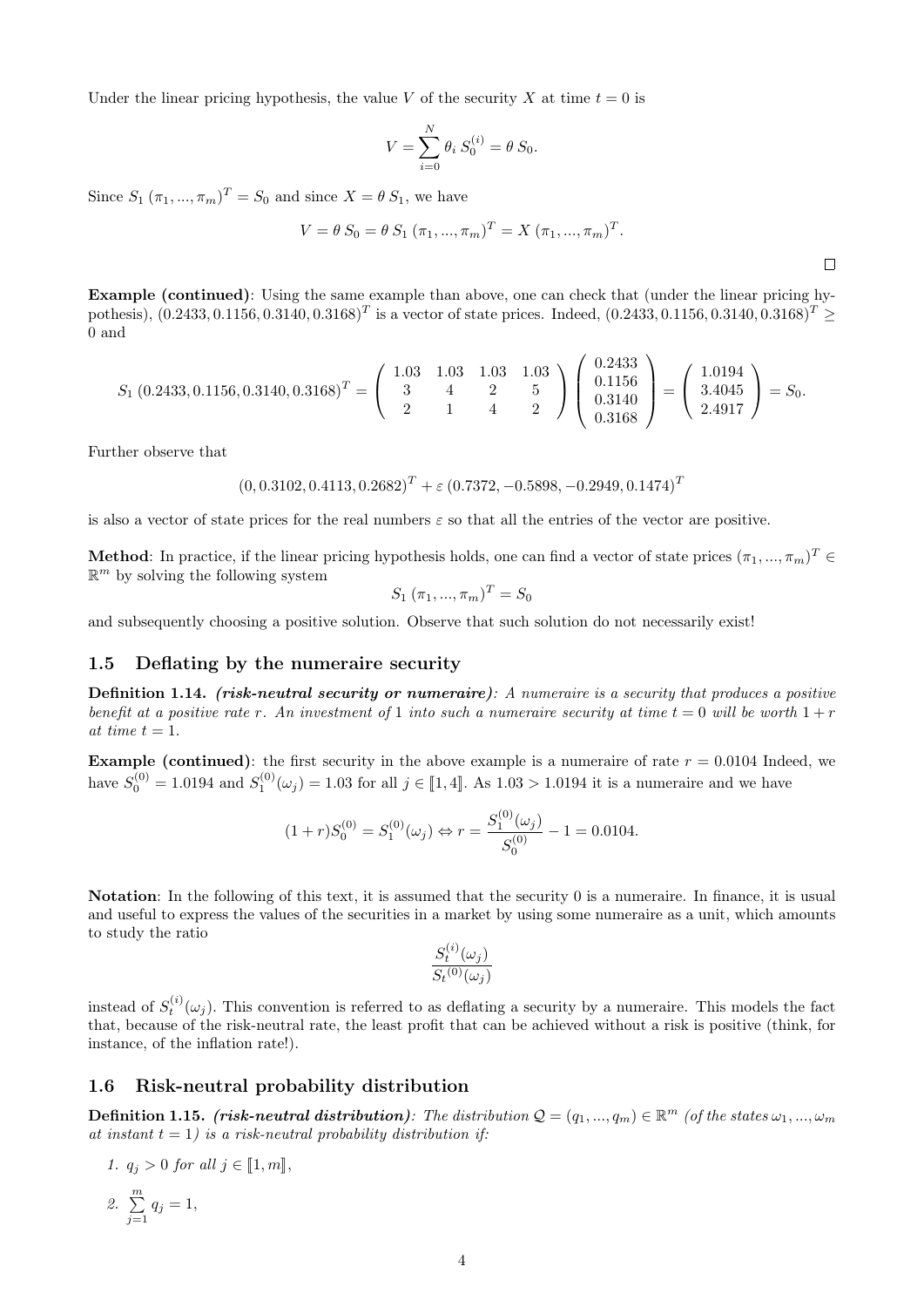3. the deflated security prices are martingales. That is,

$$
\forall i \in [0, N] : \frac{S_0^{(i)}}{S_0^{(0)}} = \mathbb{E}^{\mathcal{Q}} \left( \frac{S_1^{(i)}}{S_1^{(0)}} \right)
$$
  
= 
$$
\sum_{j=1}^m q_j \frac{S_1^{(i)}(\omega_j)}{S_1^{(0)}(\omega_j)}.
$$

# 2 Martingale pricing theory: single-period models

We are now ready to derive the main results of martingale pricing theory for single period models.

# 2.1 Link between no arbitrage, the existence of a state prices and the existence of a risk-neutral probability distribution

Proposition 2.1. (link between the existence of a risk-neutral distribution and the absence of **arbitrage**): If there exists a risk-neutral probability distribution  $Q \in [0,1]^m$ , then there is no possible arbitrage  $\theta \in \mathbb{R}^{N+1}$  (row vector).

*Proof.* Assume that we have vector  $Q \in [0,1]^m$  is a risk-neutral distribution. For a row vector  $\theta \in \mathbb{R}^{N+1}$ , we have

$$
\theta S_0 = \sum_{i=0}^N \theta_i S_0^{(i)}
$$
 and  $\forall j \in [1, m] : (\theta S_1)_j = \sum_{i=0}^N \theta_i S_1^{(i)}(\omega_j).$ 

Since  $Q$  is a risk-neutral distribution, we have

$$
\theta S_0 = \sum_{i=0}^N \theta_i S_0^{(i)} = \sum_{i=0}^N \theta_i S_0^{(0)} \mathbb{E}^{\mathcal{Q}} \left( \frac{S_1^{(i)}}{S_1^{(0)}} \right)
$$
  
\n
$$
= \sum_{i=0}^N \theta_i S_0^{(0)} \sum_{j=1}^m q_j \frac{S_1^{(i)}(\omega_j)}{S_1^{(0)}(\omega_j)} = \sum_{j=1}^m q_j \frac{S_0^{(0)}}{S_1^{(0)}(\omega_j)} \sum_{i=0}^N \theta_i S_1^{(i)}(\omega_j)
$$
  
\n
$$
\Rightarrow \theta S_0 = \sum_{j=1}^m q_j \frac{S_0^{(0)}}{S_1^{(0)}(\omega_j)} (\theta S_1)_j = \sum_{j=1}^m q_j \frac{S_0^{(0)}}{S_1^{(0)}(\omega_j)} (\theta S_1)_j.
$$
 (1)

θ is a type A arbitrage if  $θ S<sub>0</sub> < 0$  and  $θ S<sub>1</sub> = 0$  that is not possible because (1) is satisfied.  $θ$  is a type B arbitrage if  $\theta S_0 \leq 0$ ,  $\theta S_1 \geq 0$  and  $\theta S_1 \neq 0$  that is not possible because (1) is satisfied and  $q_j \frac{S_0^{(0)}}{S_1^{(0)}(\omega_j)} > 0$  for all  $j \in \llbracket 1, m \rrbracket$ .  $\Box$ 

Theorem 2.2. (link between the existence of a state prices and the existence of a risk-neutral **probability distribution):** If there exists a vector of state prices  $(\pi_1, ..., \pi_m)^T$ , then there exists a risk-neutral probability distribution  $\mathcal{Q} \in [0,1]^m$ .

*Proof.* Assume that there exists a vector of state prices  $(\pi_1, ..., \pi_m)^T$ . We want prove that there exists  $\mathcal{Q} =$  $(q_1, ..., q_m) \in [0, 1]^m$  such that

$$
\begin{cases} \sum_{j=1}^{m} q_j = 1, \\ \forall i \in [0, N] : & \frac{S_0^{(i)}}{S_0^{(0)}} = \mathbb{E}^{\mathcal{Q}} \left( \frac{S_1^{(i)}}{S_1^{(0)}} \right) = \sum_{j=1}^{m} q_j \frac{S_1^{(i)}(\omega_j)}{S_1^{(0)}(\omega_j)}. \end{cases}
$$

Since  $(\pi_1, ..., \pi_m)^T$  is a vector of state prices, for all atteignable security  $X \in \mathbb{R}^m$  at  $t = 1$ , the value  $V \in \mathbb{R}$  at  $t = 0$  of this security is

$$
V = X (\pi_1, ..., \pi_m)^T.
$$

Since for all  $i \in [0, N], S_1^{(i)} = (S_1^{(i)}(\omega_1), ..., S_1^{(i)}(\omega_m)) = (0, ..., 0, 1, 0, ..., 0) S_1$  is an atteignable security, the value V at time  $t = 0$  of this security is

$$
V = S_1^{(i)}(\pi_1, ..., \pi_m)^T.
$$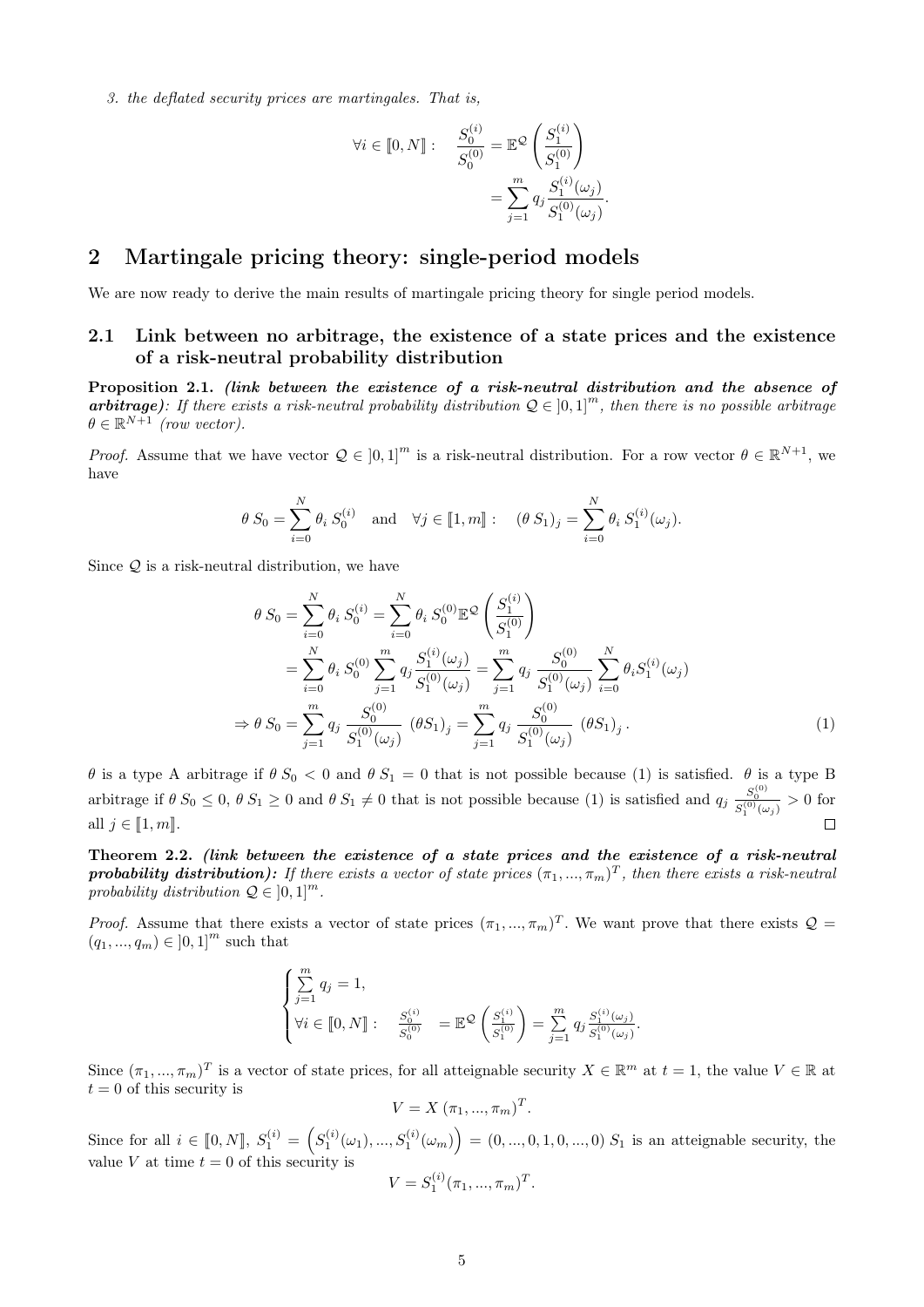However, the value at time  $t = 0$  of the atteignable security  $S_1^{(i)}$  is  $S_0^{(i)}$ , then  $V = S_0^{(i)}$  and we have

$$
\forall i \in [0, N]: \quad S_0^{(i)} = S_1^{(i)}(\pi_1, ..., \pi_m)^T = \sum_{j=1}^m S_1^{(i)}(\omega_j) \pi_j
$$

$$
= \sum_{j=1}^m \left( \pi_j S_1^{(0)}(\omega_j) \right) \frac{S_1^{(i)}(\omega_j)}{S_1^{(0)}(\omega_j)}.
$$

Then,

$$
\forall i \in [0, N]: \quad \frac{S_0^{(i)}}{S_0^{(0)}} = \sum_{j=1}^m \left( \pi_j \frac{S_1^{(0)}(\omega_j)}{S_0^{(0)}} \right) \frac{S_1^{(i)}(\omega_j)}{S_1^{(0)}(\omega_j)}.
$$

By setting  $Q = (q_1, ..., q_m)$  with  $q_j = \pi_j \frac{S_1^{(0)}(\omega_j)}{S_1^{(0)}}$  $\frac{\Gamma(\omega_j)}{S_0^{(0)}} > 0$ , we obtain that Q is a risk-neutral probability distribution because

$$
\sum_{j=1}^{m} q_j = \sum_{j=1}^{m} \pi_j \frac{S_1^{(0)}(\omega_j)}{S_0^{(0)}} = \frac{\sum_{j=1}^{m} \pi_j S_1^{(0)}(\omega_j)}{S_0^{(0)}} = \frac{\sum_{j=1}^{m} \pi_j S_1^{(0)}(\omega_j)}{\sum_{j=1}^{m} \pi_j S_1^{(0)}(\omega_j)} = 1.
$$

**Remark 2.3.** Probability distributions P and Q are distinct, but they are related (for instance,  $p_i > 0$  if and only if  $q_i > 0$ ). In practice, distribution  $P$  is most often unknown, so one will use distribution Q that can be (at least partially) computed and that has good properties.

Theorem 2.4. (link between no arbitrage and the existence of a state prices): When the model includes only one period of time (as done up to now), there is no possible arbitrage if and only if there exists a vector of state prices  $(\pi_1, ..., \pi_m) > 0$ .

Proof. We have that

There exists a vector of state prices  $(\pi_1, ..., \pi_m) \to$  There exists a risk-neutral distribution  $\mathcal{Q} \in ]0, +\infty[^m]$  $\Rightarrow$  There is no possible arbitrage  $\theta \in \mathbb{R}^{N+1}$  (row vector).

The reciprocal is more complicated. The proof relies on the following Lemma (this is a duality result in linear programming).

**Lemma 2.5.** Let A be an  $m \times n$  matrix and suppose that the matrix equation  $Ax = p$  for  $p \ge 0$  cannot be solve except for the case  $p = 0$ . Then there exists a vector  $y > 0$  such that  $A<sup>T</sup> y = 0$ .

Assume that there is no possible arbitrage  $\theta \in \mathbb{R}^{N+1}$  (row vector). Consider the  $(m+1) \times (N+1)$  matrix A, defined by  $\sim$  $\langle N \rangle$ 

$$
A = \begin{pmatrix} -S_0^T \\ S_1^T \end{pmatrix} = \begin{pmatrix} -S_0^{(0)} & \cdots & -S_0^{(N)} \\ S_1^{(0)}(\omega_1) & \cdots & S_1^{(N)}(\omega_1) \\ \vdots & \vdots & \vdots \\ S_1^{(0)}(\omega_m) & \cdots & S_1^{(N)}(\omega_m) \end{pmatrix}
$$

.

 $\Box$ 

Moreover, we have

$$
\theta \in \mathbb{R}^{N+1} \text{ is an arbitrage of type A} \Leftrightarrow \begin{cases} \theta S_0 < 0 \\ \theta S_1 \ge 0 \end{cases} \Leftrightarrow \begin{cases} -S_0^T \theta^T > 0 \\ S_1^T \theta^T \ge 0 \end{cases} \Leftrightarrow \begin{cases} -S_0^T \theta^T \ge 0 \\ S_1^T \theta^T \ge 0 \\ -S_0^T \theta^T \ne 0 \end{cases} \Leftrightarrow \begin{cases} A\theta^T \ge 0 \\ -S_0^T \theta^T \ne 0 \end{cases}
$$

and

$$
\theta \in \mathbb{R}^{N+1} \text{ is an arbitrage of type B} \Leftrightarrow \begin{cases} \theta S_0 \le 0 \\ \theta S_1 \ge 0 \\ \theta S_1 \ne 0 \end{cases} \Leftrightarrow \begin{cases} -S_0^T \theta^T \ge 0 \\ S_1^T \theta^T \ge 0 \\ S_1^T \theta^T \ne 0 \end{cases} \Leftrightarrow \begin{cases} -S_0^T \theta^T \ge 0 \\ S_1^T \theta^T \ge 0 \\ S_1^T \theta^T \ne 0 \end{cases} \Leftrightarrow \begin{cases} A \theta^T \ge 0 \\ S_1^T \theta^T \ne 0 \end{cases}
$$

Since there is no possible arbitrage  $\theta \in \mathbb{R}^{N+1}$ , the system

$$
\begin{cases} A \theta^T \ge 0 \\ A \theta^T \ne 0 \end{cases}
$$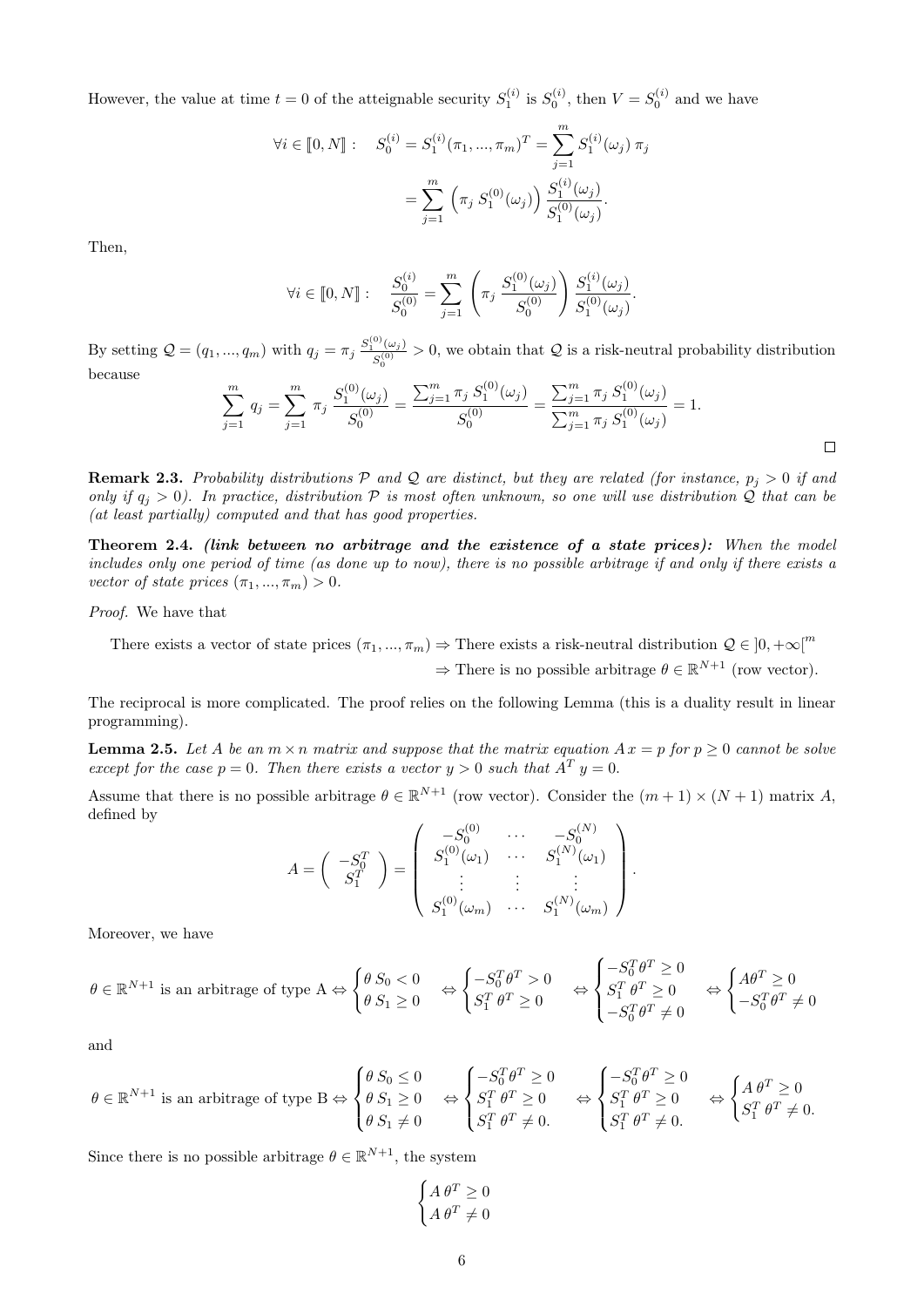has no solution. The Lemma 2.5 gives us that there exists a vector  $\pi = (\pi_0, \pi_1, ..., \pi_m)^T \in \mathbb{R}^{m+1}$  such that

$$
\begin{cases}\nA^T \pi = 0 \\
\pi > 0\n\end{cases}\n\Leftrightarrow\n\begin{cases}\n\pi_0 \\
\pi_1 \\
\vdots \\
\pi_m\n\end{cases}\n= 0\n\Rightarrow\n\begin{cases}\n\forall i \in [1, m]; \quad \sum_{j=1}^m S_1^{(i)}(\omega_j) \pi_j = S_0^{(i)} \pi_0 \\
(\pi_0, \pi_1, ..., \pi_m) > 0.\n\end{cases}
$$

We divide by  $\pi_0 > 0$  and we obtain

$$
\begin{cases} \forall i \in [\![ 1, m]\!]; & \sum_{j=1}^{m} S_1^{(i)}(\omega_j) \bar{\pi}_j = S_0^{(i)} \\ (\bar{\pi}_1, ..., \bar{\pi}_m) > 0 \end{cases}
$$

where  $\bar{\pi}_j = \frac{\pi_j}{\pi_0}$  $\frac{\pi_j}{\pi_0}$  for all  $j \in [\![1,m]\!]$ . Then,  $S_1(\bar{\pi}_1, ..., \bar{\pi}_m)^T = S_0$  with  $(\bar{\pi}_1, ..., \bar{\pi}_m)^T > 0$  and  $(\bar{\pi}_1, ..., \bar{\pi}_m)^T$  is a vector of state prices.  $\Box$ 

Example: In the above example, there is no possible arbitrage since there is a vector of state prices.

**Theorem 2.6.** (Fundamental theorem of asset pricing: part  $1$ ): Assume that the market contains a numeraire security. Then, the absence of arbitrage, the existence of a vector of state prices and the existence of a risk-neutral distribution are all equivalent.

#### Proof. We have

There exists a vector  $(\pi_1, ..., \pi_m)^T$  of state prices  $\Rightarrow$  There exists a risk-neutral distribution Q  $\Rightarrow$  There is no possible arbitrage  $\Rightarrow$  There exists a vector  $(\pi_1, ..., \pi_m)^T$  of state prices.

 $\Box$ 

**Exercise:** Consider a market with three securities with values 1.0, 1.9571 and 2.2048 at time  $t = 0$ . Assume that there are two possible states  $\omega_1$  and  $\omega_2$  at time  $t = 1$  so that:

$$
S_1(\omega_1) = (1.05, 2, 3)^T,
$$
  

$$
S_1(\omega_2) = (1.05, 1, 2)^T.
$$

Further assume that the linear pricing hypothesis is satisfied. Show that there does not exist a vector of state prices for this model. Explain why this point explain the existence of an arbitrage situation within this market, and find an arbitrage portfolio  $\theta$ .

**Exercise:** Consider the following market, with 4 states at  $t = 1$  and 4 securities (therefore  $m = 4$  and  $N+1 = 4$ )

$$
S_0 = {}^t (1.0194, 3.4045, 2.4917, 0.1548)^T,
$$
  
\n
$$
S_1(\omega_1) = (1.03, 3, 2, 1)^T,
$$
  
\n
$$
S_1(\omega_2) = (1.03, 4, 1, 2)^T,
$$
  
\n
$$
S_1(\omega_3) = (1.03, 2, 4, 1)^T,
$$
  
\n
$$
S_1(\omega_4) = (1.03, 5, 2, -2)^T.
$$

Show that matrix  $S_1$  has rank 4, and that this market is therefore complete. Show that this market has no arbitrage.

**Proposition 2.7.** If a market is incomplete, then at least one elementary security  $e_j = (0, ..., 0, 1, 0, ..., 0)$  is not attainable.

*Proof.* Assume that all  $j \in [1, m]$ ,  $e_j$  is atteignable. Then,

$$
\forall j \in [\![1,m]\!], \exists \theta^j \in \mathbb{R}^{N+1}, \quad e_j = \theta^j S_1.
$$

Since the market is incomplete, we have

$$
\exists X \in \mathbb{R}^m, \, \forall \theta \in \mathbb{R}^{N+1}, \quad X \neq \theta \, S_1.
$$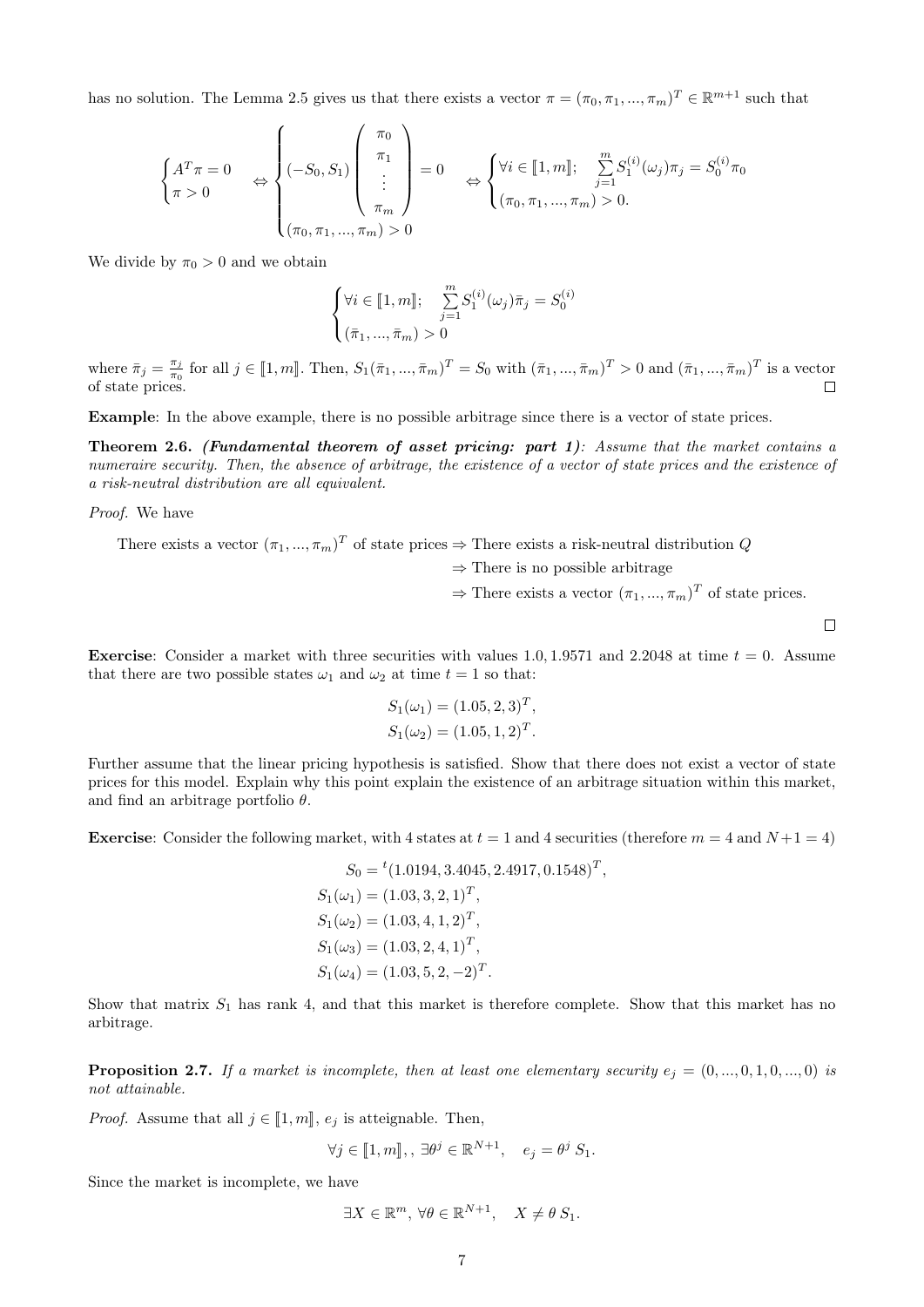However,

$$
X = (x_1, ..., x_m) = \sum_{j=1}^{m} x_j e_j = \left(\sum_{j=1}^{m} x_j \theta^j\right) S_1
$$

which gives us a contradiction because  $X$  is not atteignable.

Remark 2.8. Assume that the market is incomplete, and therefore that, at least one elementary security, eay  $e_j$ , is not attainable. If there is not arbitrage situation within this market, it is still possible to find a vector of state price (because of the above theorem).

## 2.2 Link between a complete market without arbitrage and the existence of a unique vector of state prices

Theorem 2.9. (Fundamental theorem of asset pricing: part 2): Consider a market without arbitrage and assume that this market contains a numeraire security. In this case, the market is complete if and only if there exists a unique risk-neutral distribution (or, equivalently, a unique vector of state prices).

Proof. Assume that the market is complete. Since there is no arbitrage, we have the existence of a vector of state prices  $(\pi_1, ..., \pi_m) > 0$  (see Theorem 2.6). Assume that  $(\bar{\pi}_1, ..., \bar{\pi}_m) > 0$  is a vector of state prices and prove that  $(\pi_1, ..., \pi_m) = (\bar{\pi}_1, ..., \bar{\pi}_m)$ . Since  $(\pi_1, ..., \pi_m)$  and  $(\bar{\pi}_1, ..., \bar{\pi}_m)$  are vectors of state prices, we have

$$
S_1(\pi_1, ..., \pi_m)^T = S_0 = S_1(\bar{\pi}_1, ..., \bar{\pi}_m)^T \Rightarrow S_1[(\pi_1, ..., \pi_m)^T - (\bar{\pi}_1, ..., \bar{\pi}_m)^T] = 0
$$

Since the market is complete,  $rank(S_1) = m$  and then dim  $Ker(S_1) = dim(\mathbb{R}^m) - rank(S_1) = m - m = 0$  (S<sub>1</sub>) is  $(N + 1) \times m$  matrix). Then,  $S_1$  is injective and

$$
S_1[(\pi_1, ..., \pi_m)^T - (\bar{\pi}_1, ..., \bar{\pi}_m)^T] = 0 \Rightarrow (\pi_1, ..., \pi_m)^T = (\bar{\pi}_1, ..., \bar{\pi}_m)^T.
$$

Then, there exists a unique vector of states prices.

Assume now that there exists a unique vector of state prices  $(\pi_1, ..., \pi_m) > 0$ . If the market is not complete, we have  $rank(S_1) < m$  (see Proposition 1.8) then since  $S_1$  is  $(N + 1) \times m$  matrix, we have

$$
\dim \text{Ker } S_1 = \dim(\mathbb{R}^m) - rank(S_1) = m - rank(S_1) > 0
$$
  

$$
\Rightarrow \exists (h_1, ..., h_m) \in \mathbb{R}^m, \quad \begin{cases} (h_1, ..., h_m) \neq 0, \\ S_1(h_1, ..., h_m)^T = 0. \end{cases}
$$

Since  $(\pi_1, ..., \pi_m) > 0$  is a vector of state prices, we have with the Proposition 1.13 (since the market is without arbitrage, the pricing is necessary linear) that

$$
S_1(\pi_1, ..., \pi_m)^T = S_0.
$$

and then for all  $\lambda > 0$ , we obtain

$$
S_1[(\pi_1, ..., \pi_m)^T - \lambda(h_1, ..., h_m)^T] = S_0 - 0 = S_0.
$$

Since

$$
(\pi_1, ..., \pi_m)^T
$$
 –  $\lambda(h_1, ..., h_m)^T$   $\longrightarrow$   $(\pi_1, ..., \pi_m)^T$  > 0,

there exists a  $\lambda > 0$  such that  $(\pi_1, ..., \pi_m)^T - \lambda(h_1, ..., h_m)^T > 0$  and then  $(\pi_1, ..., \pi_m)^T - \lambda(h_1, ..., h_m)^T$  is a vector of state prices different from  $(\pi_1, ..., \pi_m)^T$ . It is a contradiction with the fact that  $(\pi_1, ..., \pi_m)^T$  is the unique vector of state prices and then the market is complete.  $\Box$ 

# 3 Discrete pricing models over several periods

Notations: It will be assumed here that there are T consecutive periods of time (from  $t = 0$  to  $t = T$ ). As in the single period case, the market is made up of  $N + 1$  securities. The value of  $i - th$  security at time t is called  $S_t^{(i)}$ . Moreover, there are m possible states  $\omega_1$  to  $\omega_m$  at time  $t = T$ . The probability that state  $\omega_j$  occurs is denoted by  $p_i$ . The vector  $P = (p_1, ..., p_m)$  is therefore the probability distribution of these states.

**Remark 3.1.** The state reached at a time  $t < T$  determines a subset of the states  $\omega_1, ..., \omega_m$  that cannot be reached any more at time T.

Remark 3.2. A model over several periods is actually made up of several models over one period.

 $\Box$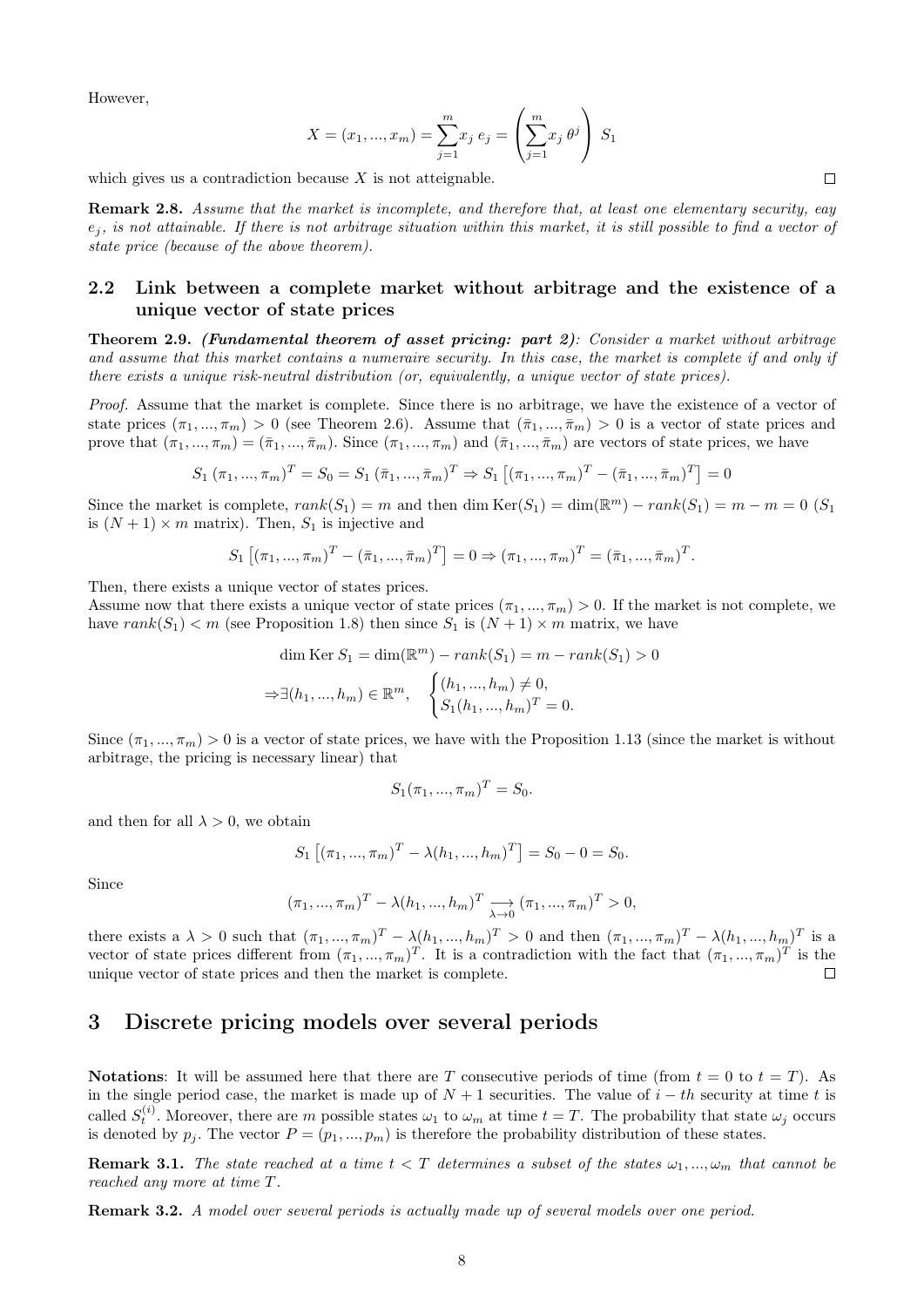## 3.1 Trading strategies and auto-financing trading strategies

**Definition 3.3.** (trading strategy): A trading strategy is a portfolio  $\theta_t = \left(\theta_t^{(0)}(\omega), ..., \theta_t^{(N)}(\omega)\right)$  that gives the number of units of each security held just before trading at time t, as a function of t and  $\omega$ .

For example,  $\theta_t^{(i)}(\omega)$  is the number of units of the i<sup>th</sup> security held between times  $t-1$  and t in state  $\omega$ . We will sometimes write  $\theta_t^{(i)}$ , omitting the explicit dependance on  $\omega$ .

**Remark 3.4.** Vector  $\theta_t$  is chosen at time  $t-1$  and remained unchanged during the time interval  $|t-1,t|$ .

**Remark 3.5.** Vector  $\theta_t$  being chosen at date  $t-1$ , it depends on the state reached at time  $t-1$ . In particular, this vector is dependent both on the state (therefore, random) and on the decisions made at each date. The rules used to make these decisions are called a strategy.

**Definition 3.6.** The value process  $V_t(\theta)$  of a trading strategy  $\theta_t$  at time t is the value of portfolio  $\theta_t$ :

$$
V_t = \sum_{i=0}^{N} \theta_t^{(i)} S_t^{(i)}.
$$

**Definition 3.7.** (auto-financed trading strategy): A trading strategy  $\theta_t$  is called auto-financed if no amount of money is injected or withdrawn at any time  $t > 0$  from the portfolio. Hence, the variations of  $V_t$  are only due to the fluctuations of the market, and the decisions to change the composition of the portfolio by reinvesting the value of the securities held into other securities. In particular, an auto-financed trading strategy satisfies

$$
\forall t \in [1, T - 1], \quad V_t = \sum_{i=0}^{N} \theta_{t+1}^{(i)} S_t^{(i)}.
$$

**Exercise:** Show that if strategy  $\theta_t$  is auto-financed, then the corresponding value  $V_t$  satisfies

$$
V_{t+1} - V_t = \sum_{i=0}^{N} \theta_{t+1}^{(i)} \left( S_{t+1}^{(i)} - S_t^{(i)} \right).
$$

#### 3.2 Arbitrage

Definition 3.8. (arbitrage for models over several periods): A type A arbitrage is an auto-financed strategy  $\theta_t$  so that

- $V_0 = \theta_0 S_0 < 0$ ,
- $V_T = \theta_T S_T = 0.$

A type B arbitrage is an auto-financed strategy  $\theta_t$  so that

- $V_0 = \theta_0 S_0 = 0,$
- $V_T = \theta_T S_T > 0$ ,
- $\mathbb{E}_{0}^{\mathcal{P}}(V_T) > 0.$

#### 3.3 Attainability and complete markets

**Definition 3.9.** (attainable security): A security of value X at time  $t = 1$  (recall that X is a vector with m entries  $X(\omega_1),...,X(\omega_m)$  that are the values of the security at time  $t=T$  in every possible state) is attainable if there exists an auto-financed trading strategy  $\theta_t$  so that the value  $V_T$  satisfies  $V_T (= \theta_T S_T) = X$ .

Definition 3.10. (complete/incomplete market): A market is complete if a security of any value at time  $t = T$  is attainable. All other markets are called incomplete.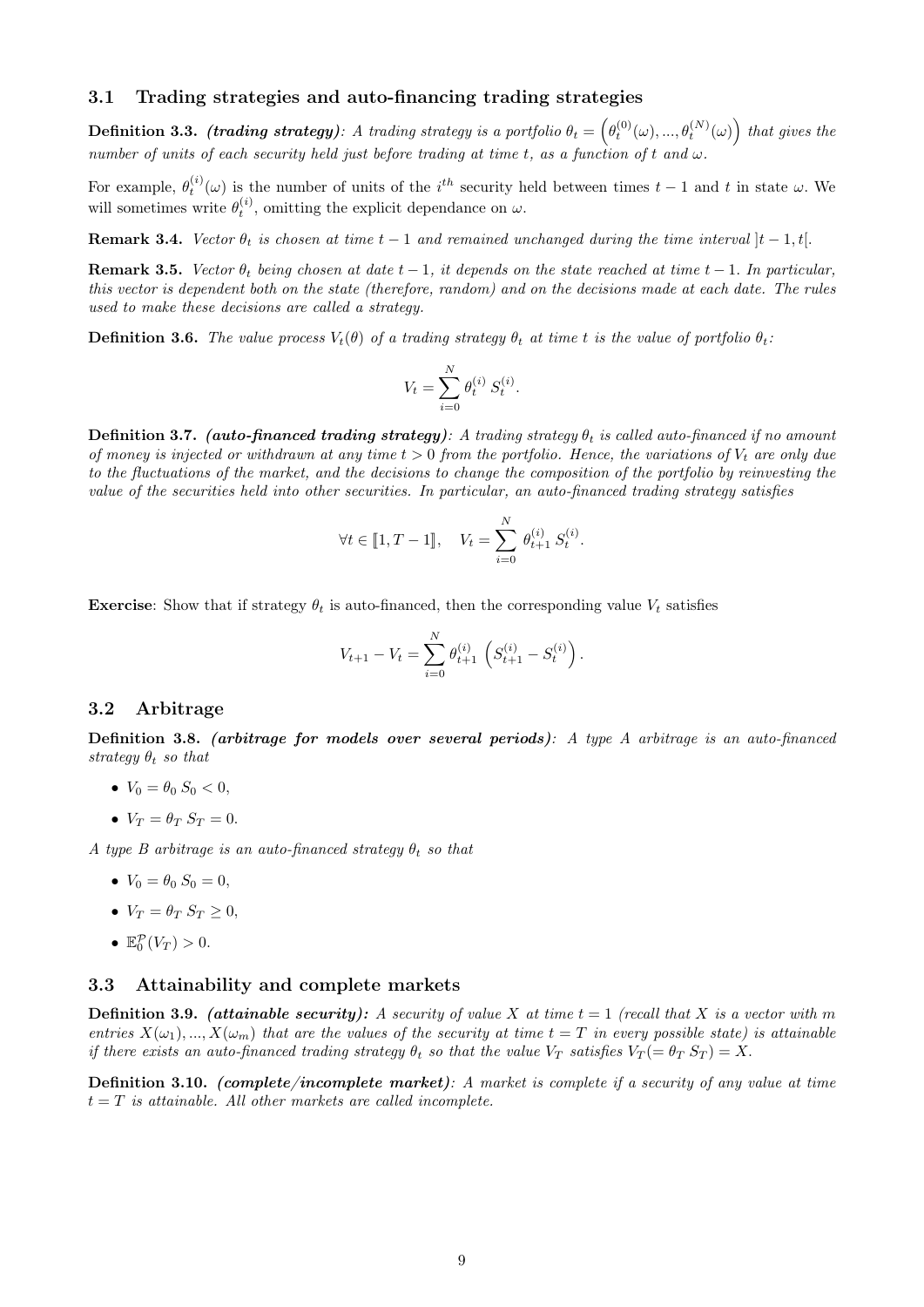## 3.4 Risk-neutral probability distribution

We assume again that we have a mind a specific numeraire security with price process  $S_t^{(0)}$ .

Definition 3.11. (risk-neutral probability distribution): A risk-neutral probability distribution is a distribution  $\mathcal{Q} = (q_1, ..., q_m)$  of the states at time  $t = T$  so that:

1.  $q_j > 0$  for all  $j \in [1, m],$ 

2. 
$$
\sum_{j=1}^{m} q_j = 1,
$$

3. the deflated security prices are martingales. That is, for all s,  $t > 0$  and all  $i \in [0, N]$ :

$$
\frac{S_t^{(i)}}{S_t^{(0)}} = \mathbb{E}_t^{\mathcal{Q}} \left( \frac{S_{t+s}^{(i)}}{S_{t+s}^{(0)}} \right),
$$

where  $\mathbb{E}^{\mathcal{Q}}_t$  is the expectancy computed using probability distribution  $\mathcal{Q} = (q_1, ..., q_m)$  conditionned to the information available at time t (and not  $t + s$ ).

Natations: We note  $\bar{V}_t$  the deflated value process associated to a value process  $V_t$  and  $\bar{S}_t$  the deflated security prices. It means that

$$
\forall i \in [0, N], \quad \bar{S}_t^{(i)} := \frac{S_t^{(i)}}{S_t^{(0)}} \quad \text{and} \quad \bar{V}_t := \frac{V_t}{S_t^{(0)}} = \sum_{i=0}^N \theta_t^{(i)} \,\bar{S}_t^{(i)}.
$$

# 4 Martingale pricing theory: multi-period models

We will now generalize the results for single-period models to multi-period models. This is easily done using our single-period results and requires very little extra work.

### 4.1 Link between no arbitrage and the existence of a risk-neutral probability distribution

**Proposition 4.1.** If there exists a risk-neutral probability distribution Q, then the deflated value process  $\bar{V}_t$  =  $V_t$  $\frac{V_t}{S_t^{(0)}}$  is a Q-martingale for any auto-financed trading strategy  $\theta_t$ .

*Proof.* Assume that there exists a risk-neutral probability distribution  $Q$ . Let  $\theta_t$  an auto-financed strategy and let  $\bar{V}_{t+1} := \frac{V_{t+1}}{c^{(0)}}$  $\frac{V_{t+1}}{S_{t+1}^{(0)}}$  denote the deflated value process. Then, we have for all  $t \geq 0$ 

$$
\mathbb{E}_{t}^{\mathcal{Q}}\left(\bar{V}_{t+1}\right) = \mathbb{E}_{t}^{\mathcal{Q}}\left(\frac{V_{t+1}}{S_{t+1}^{(0)}}\right) = \mathbb{E}_{t}^{\mathcal{Q}}\left(\frac{\sum_{i=0}^{N} \theta_{t+1}^{(i)} S_{t+1}^{(i)}}{S_{t+1}^{(0)}}\right) = \mathbb{E}_{t}^{\mathcal{Q}}\left(\sum_{i=0}^{N} \theta_{t+1}^{(i)} \bar{S}_{t+1}^{(i)}\right)
$$

$$
= \sum_{i=0}^{N} \theta_{t+1}^{(i)} \mathbb{E}_{t}^{\mathcal{Q}}\left(\bar{S}_{t+1}^{(i)}\right) = \sum_{i=0}^{N} \theta_{t+1}^{(i)} \bar{S}_{t}^{(i)}
$$

$$
= \bar{V}_{t}
$$

demonstrating that  $\bar{V}_t$  is indeed a Q-martingale.

Remark 4.2. Note that the Proposition 4.1 implies that the deflated price of any atteignable security can be computed as the Q-expectation of the terminal deflated value of the security

$$
\bar{V}_0 = \mathbb{E}^{\mathcal{Q}}_0(\bar{V}_T).
$$

Theorem 4.3. (Fundamental theorem of asset pricing: Part 1): In the model over several periods, there is no possible arbitrage situation if and only if there exists a risk-neutral probability distribution Q.

 $\Box$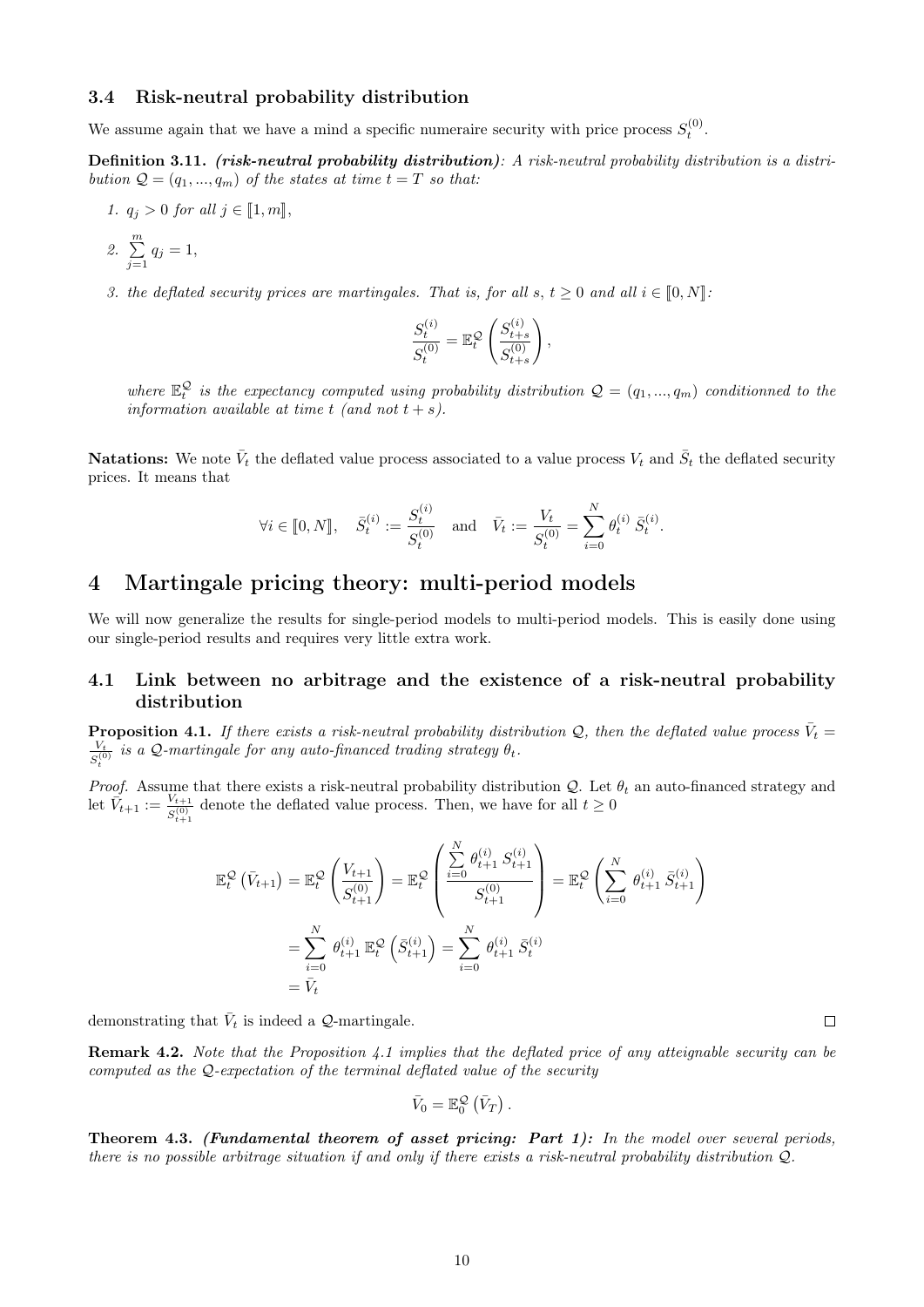*Proof.* Assume that there exists a risk-neutral probability distribution  $Q$ . With the Proposition 4.1, we obtain that

$$
\bar{V}_0 = \mathbb{E}^{\mathcal{Q}}_0(\bar{V}_T).
$$

Then, a A type arbitrage is not possible because

$$
V_T = 0 \implies \bar{V}_T = 0 \implies \bar{V}_0 = \mathbb{E}_0^{\mathcal{Q}}(\bar{V}_T) = 0 \implies V_0 = 0.
$$

and a B type arbitrage is not possible because

$$
\mathbb{E}^{\mathcal{Q}}_0(V_T) > 0 \implies \mathbb{E}^{\mathcal{Q}}_0(\bar{V}_T) > 0 \implies \bar{V}_0 = \mathbb{E}^{\mathcal{Q}}_0(\bar{V}_T) > 0 \implies V_0 > 0.
$$

Then, there is no possible arbitrage.

Assume that there is no possible arbitrage. Then, we can easily argue that there is no arbitrage (as defined by Definition 1.10) in any of the embedded one-periods models. Then, Theorem 2.6 implies that each of the embedded one-period models has a set  $\mathcal{Q}_t$  of risk neutral probabilities. By multiplying these probabilities, we can construct an risk neutral probability distribution Q as defined in Definition 3.11 П

## 4.2 Link between a complete market without arbitrage and the existence of a unique risk-neutral probability distribution

Proposition 4.4. In the model over several periods, the market is complete if and only if every model over one period it is made up of are complete.

Theorem 4.5. (Fundamental theorem of asset pricing: part 2): Consider a model over several periods of some market. Assume that this market is without arbitrage and contains a numeraire security. In this case, the market is complete if and only if there exists a unique risk-neutral distribution Q.

Proof. Assume that the market is complete. Then by Proposition 4.4 every embedded one-period model is complete, then we can apply Theorem 2.9 to show that a unique risk-neutral distribution  $Q$  exists (which must exists since there is no arbitrage).

Assume now that Q is unique. Then, the risk-neutral probability measure corresponding to each one period model is also unique. Now apply Theorem 2.9 again to obtain that the multi-period model is complete.  $\Box$ 

# 5 The binomial model

The binomial model is a particular model over several periods that describes the evolution with time of the price of a single security. If the price of the security is  $S$  at a given node (i.e. state) of this model, then only two outcomes are possible: at the next time, the price of the security increases to  $u \times S$ , where  $u > 1$  or decreases to  $d \times S$  where  $d = 1/u$ . It is also assumed that there is one numeraire security of fixed risk-free rate r. These two securities (the risked security, or the numeraire) can be bought or sold "short" (i.e. borrowed and then immediately sold).  $B_t = (1+r)^t$  is the value at time t of 1\$ invested in the numeraire at time 0. One can see that all the sub-models over one period are identical (except for the price of the risked security).

**Example:** If at  $t = 0$ , the price of the risked security is 100 and  $u = 1.06$ , then the price of the risked security evolves as follows: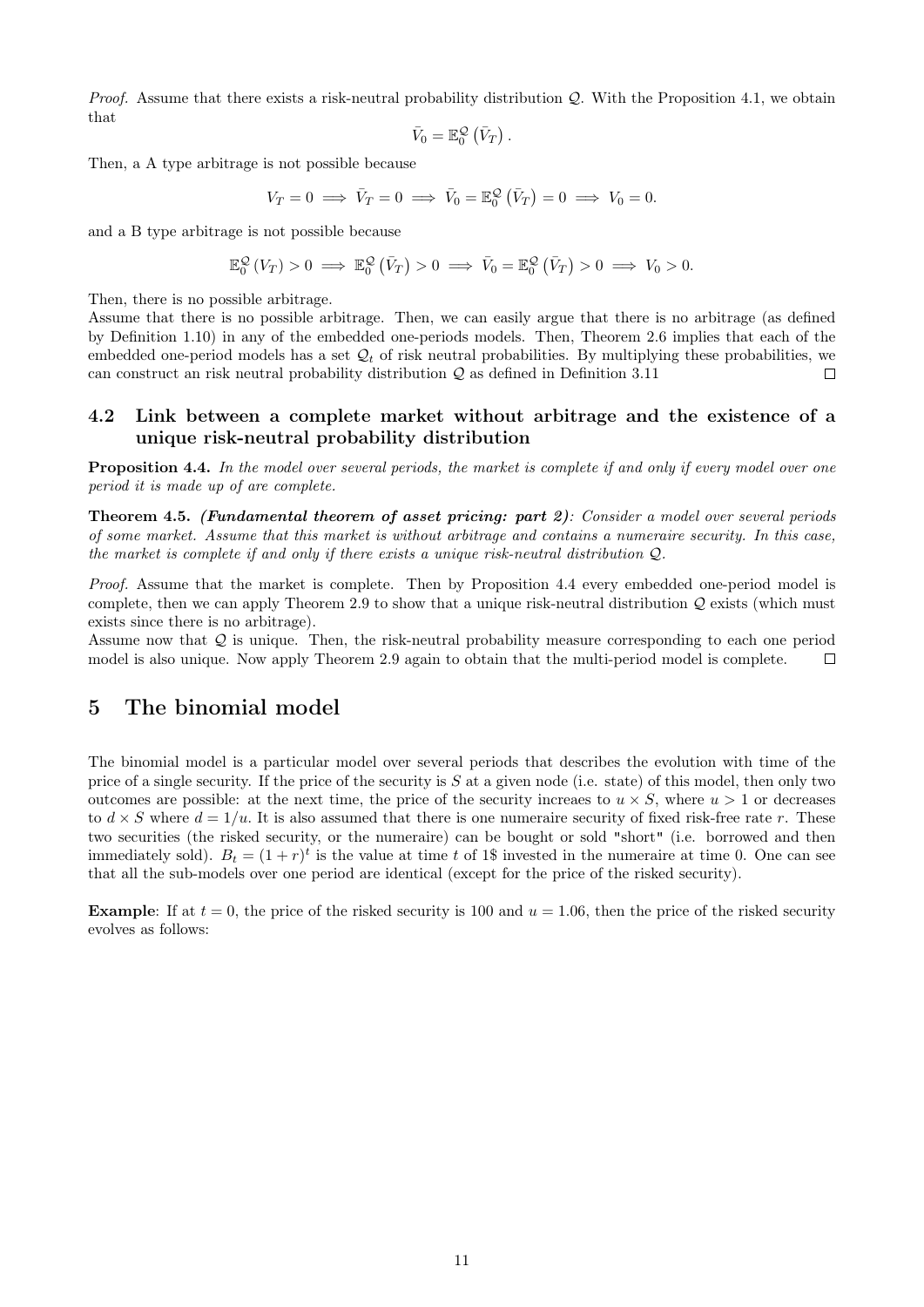

**Proposition 5.1.** If there is no arbitrage in a binomial model then  $d < 1 + r < u$ .

Proof. Assume that there is no arbitrage in a binomial model. The first fundamental theorem implies that there exists a risk-neutral probability distribution  $Q = (q, 1 - q)$  satisfying  $0 < q < 1$  and

$$
\forall t \ge 0, \quad \frac{S_t}{S_t^{(0)}} = \mathbb{E}_t^{\mathcal{Q}} \left( \frac{S_{t+1}}{S_{t+1}^{(0)}} \right)
$$

$$
= q \frac{u S_t}{S_{t+1}^{(0)}} + (1 - q) \frac{d S_t}{S_{t+1}^{(0)}}
$$

where  $S_t^{(0)} = (1+r)^t$ , then

$$
S_t = q \frac{u S_t}{1+r} + (1-q) \frac{d S_t}{1+r}
$$
  
\n
$$
\implies 1+r = qu + (1-q)d = q(u-d) + d
$$
  
\n
$$
\implies q = \frac{1+r-d}{u-d}.
$$

Since  $0 < q < 1$ , we obtain  $d < 1 + r < u$ .

**Proposition 5.2.** If  $d < 1+r < u$ , a market modeled by a binomial model has no arbitrage and is also complete. *Proof.* Assume that  $d < 1 + r < u$ . The market is modeled by a binomial model, then

$$
S_0 = \begin{pmatrix} S_0^{(0)} \\ S_0^{(1)} \end{pmatrix} \text{ and } S_1 = \begin{pmatrix} (1+r)S_0^{(0)} & (1+r)S_0^{(0)} \\ uS_0^{(1)} & dS_0^{(1)} \end{pmatrix}.
$$

By setting  $q = \frac{1+r-d}{u-d}$ , we have that  $Q = (q, 1-q)$  is a no-risk probability distribution. Indeed,  $0 < q < 1$ ,  $q + 1 - q = 1$  and

$$
\mathbb{E}^{\mathcal{Q}}\left(\frac{S_1^{(0)}}{S_1^{(0)}}\right) = 1 = \frac{S_0^{(0)}}{S_0^{(0)}}
$$
\n
$$
\mathbb{E}^{\mathcal{Q}}\left(\frac{S_1^{(1)}}{S_1^{(0)}}\right) = q \frac{S_1^{(1)}(\omega_1)}{S_1^{(0)}(\omega_1)} + (1-q) \frac{S_1^{(1)}(\omega_2)}{S_1^{(0)}(\omega_2)}
$$
\n
$$
= q \frac{u S_0^{(1)}}{(1+r) S_0^{(0)}} + (1-q) \frac{d S_0^{(1)}}{(1+r) S_0^{(0)}} = \frac{q u + (1-q) d S_0^{(1)}}{1+r} \frac{S_0^{(1)}}{S_0^{(0)}}
$$
\n
$$
= \frac{q (u-d) + d S_0^{(1)}}{1+r} \frac{S_0^{(1)}}{S_0^{(0)}} = \frac{S_0^{(1)}}{S_0^{(0)}}
$$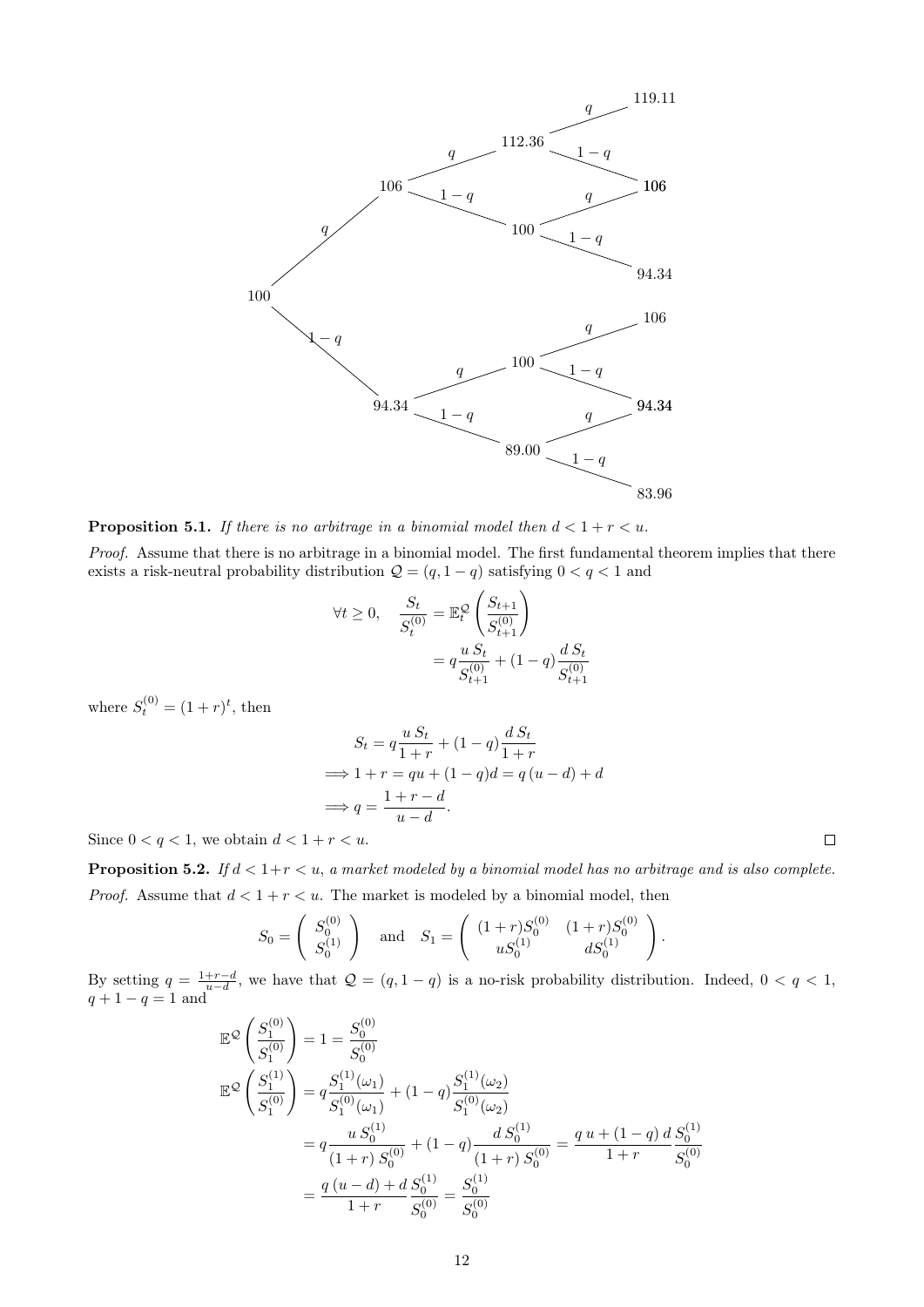The market is also complete because the matrix

$$
S_1 = \begin{pmatrix} (1+r)S_0^{(0)} & (1+r)S_0^{(0)} \\ uS_0^{(1)} & dS_0^{(1)} \end{pmatrix}
$$

has rank  $2 = m$ .

If  $d < 1 + r < u$ , the market modeled by a binomial model does not have arbitrage and is also complete. As a consequence, if  $X_T$  is the value at time T of a security, then its value  $X_t$  at time t is:

$$
\frac{X_t}{(1+r)^t} = \mathbb{E}_t^{\mathcal{Q}}\left(\frac{X_T}{(1+r)^T}\right)
$$

$$
\implies X_t = \frac{\mathbb{E}_t^{\mathcal{Q}}\left(X_T\right)}{(1+r)^{T-t}}
$$

where  $\mathbb{E}_{t}^{\mathcal{Q}}$  is the expectancy computed using the risque-neutral probability distribution  $q_1, ..., q_m$  conditionally to the information available to time  $t$ . The binomial model is therefore recombining, that is an increase followed by a decrease results in the same value than a decrease followed by an increase. In particular, whereas a model over several periods can have an exponentional number of nodes (as a function of the number of periods), the binomial model has only a quadratic number of nodes, which makes it much more computer-friendly.

# 6 Call and put

**Definition 6.1.** (call): A call option is a security that gives its owner the right to buy a given security (called the "underlying" security) at a date t>0 (exercise date) for a certain price (called "strike") determined at time  $t = 0.$ 

**Definition 6.2.** (European call): A european call option is a call whose exercise date  $t = T > 0$  is determined at time  $t = 0$ . The date T is also called expiration date.

Definition 6.3. (American call): An american call option is a call whose exercise date t can be any date from  $t = 0$  to  $T > 0$ . The date T is fixed at time  $t = 0$  and called expiration date.

**Example (call):** Assume I buy 100 european call options over a given underlying security, with strike  $K = 55\epsilon$ and expiration date december 31 this year. Assume that, today, the underlying security is worth  $47\epsilon$ . Every call option costs  $5 \in (So it costs 500 \in to buy 100 of them).$ 

- If at expiration date, the underlying security costs  $65\epsilon$ , I choose to exercice my options, and I buy 100 underlying securities for  $55\epsilon$  each, which I immediately sell for  $65\epsilon$  each. I have a profit of  $10\epsilon$  per security, that is 1000, to which I must subtract the price of my calls  $(500\epsilon)$ .
- If at expiration date, the underlying security costs  $50\epsilon$ , I choose not to exercise my options (otherwise I yould buy 100 securities for  $5\epsilon$  more than their actual price). I lose the price of my calls, that is  $500\epsilon$ .

**Definition 6.4.** (put) : A put option is a security that gives its owner the right to sell a given security (called the "underlying" security) at a date date t>0 (exercise date) for a certain price (called "strike") determined at time  $t = 0$ .

**Definition 6.5.** (European put): A european put option is a put whose exercise date  $t = T > 0$  is determined at time  $t = 0$ . The date T is also called expiration date.

Definition 6.6. (American put): An american put option is a put whose exercise date t can be any date from  $t = 0$  to  $T > 0$ . The date T is fixed at time  $t = 0$  and called expiration date.

**Example (put):** Assume I buy 100 european put options over a given underlying security, with strike  $K = 55 \in$ and expiration date december 31 this year. Assume that, today, the underlying security is worth  $47\epsilon$ . Every call option costs  $5 \in$  (So it costs  $500 \in$  to buy 100 of them).

• If at expiration date, the underlying security costs  $65\epsilon$ , I choose not to exercise my options (otherwise I would sell 100 securities for 10  $\in$  less than their actual price). I lose the price of my puts, that is 500 $\in$ .